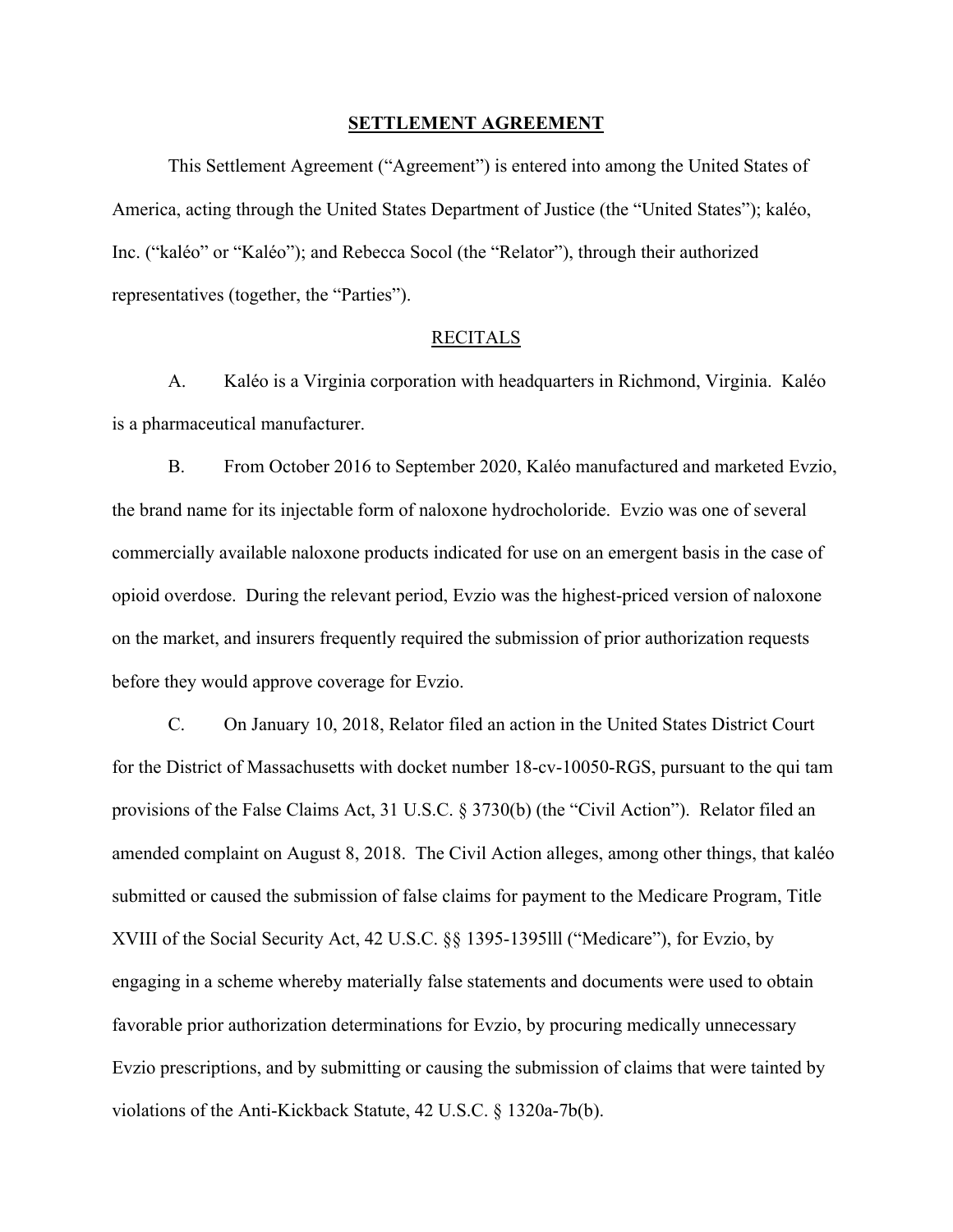D. The United States contends that kaléo caused Evzio claims for payment to be submitted to Medicare, the TRICARE Program, 10 U.S.C. §§ 1071-1110b ("TRICARE"), and the Federal Employees Health Benefits Program ("FEHBP"), 5 U.S.C. §§ 8901-8914.

 kaléo directed Evzio prescriptions to specialty pharmacies that submitted false claims for Evzio 31 U.S.C. § 3729 and the common law. In particular, the United States contends: E. The United States contends that, between March 14, 2017 and April 30, 2020, prescriptions to Medicare, TRICARE, and the FEHBP in violation of the False Claims Act,

- Evzio pharmacies and pharmacy chains were Royal Care Pharmacy in Shaska Pharmacy LLC d/b/a Ray's Drugs in Michigan ("Ray's Drugs").<br>ii. Kaléo sought out and cultivated business relationships with specialty i. Kaléo encouraged or directed doctors who prescribed Evzio to send Evzio prescriptions to preferred pharmacies that were perceived to be successful in obtaining insurance coverage for the drug. Among such preferred Virginia ("Royal Care"); Benzer Pharmacy Holding, LLC in Florida and its affiliated pharmacies (collectively "Benzer"); Plymouth Towne Care Pharmacy, Inc. d/b/a People's Drug Store in Indiana ("People's"); and
- requests, including Royal Care, Benzer, People's, and Ray's Drugs. pharmacies that were willing to assist with Evzio prior authorization
- authorization requests to Medicare, TRICARE, and the FEHBP that were requests when the pharmacies themselves did so; and/or (b) the prior iii. Royal Care, Benzer, People's, and Ray's Drugs submitted Evzio prior false because (a) the pharmacies misrepresented to insurers that it was the prescribing physicians who were submitting the prior authorization authorization forms contained false or misleading assertions about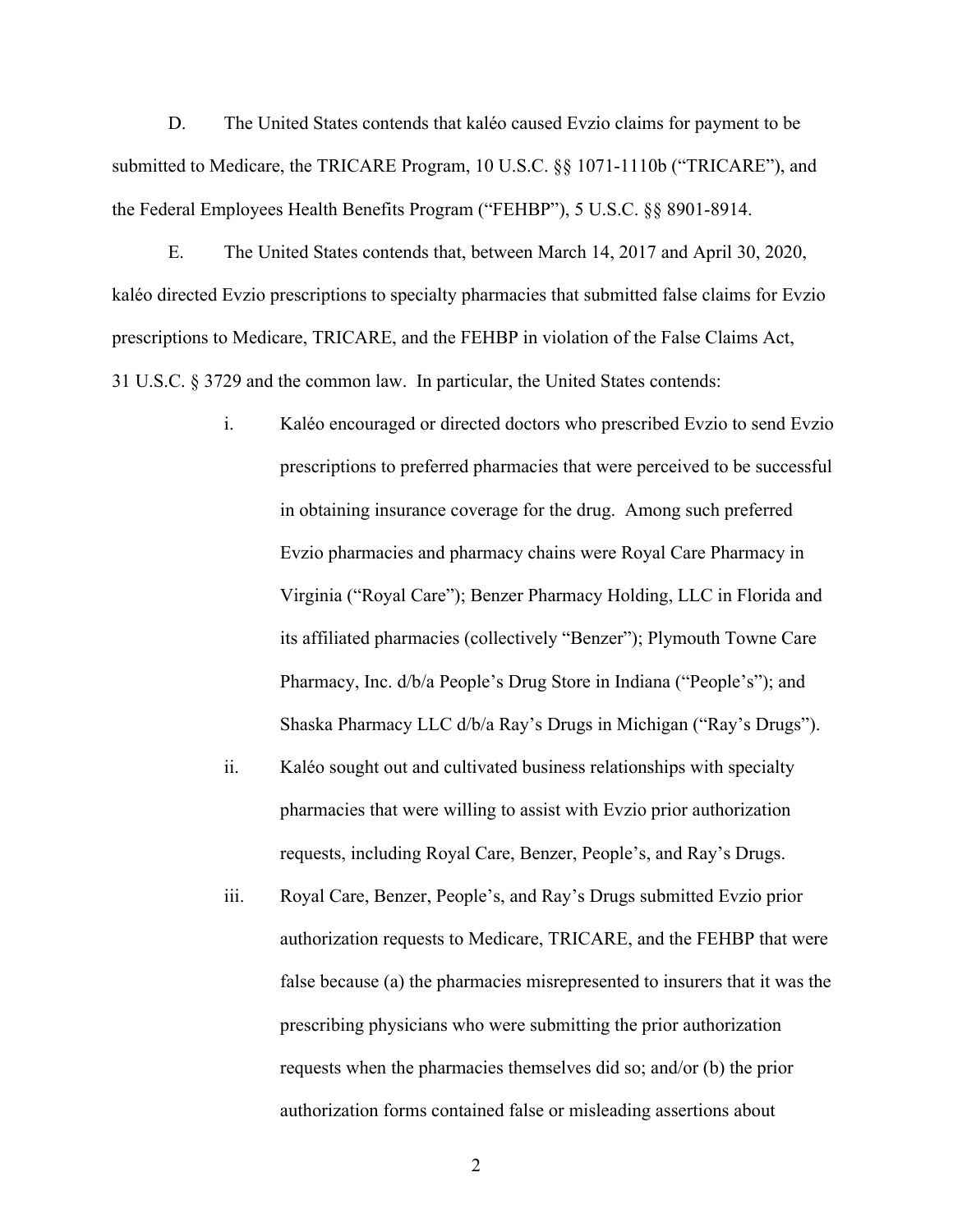patients' medical histories, such as false statements that patients had previously tried and failed less costly alternatives to Evzio.

- iv. Kaléo knew of or deliberately ignored information about improper prior authorization practices at Royal Care, Benzer, People's, and Ray's Drugs. those pharmacies on account of these practices. Nonetheless, kaléo took no steps to terminate its business relationship with
- attempting to collect co-payment obligations from Medicare or other v. In addition, kaléo knew, or disregarded information indicating, that specialty pharmacies at times dispensed Evzio without collecting or government health program beneficiaries, and without taking steps to confirm whether such beneficiaries suffered from a financial hardship that could have affected their ability to pay for their Evzio co-payment.
- and their office staff in violation of the Anti-Kickback Statute, 42 U.S.C. vi. In addition, kaléo provided illegal remuneration to prescribing physicians § 1320a-7b(b), to induce and reward their prescribing of Evzio. Specifically, Evzio sales representatives provided doctor's offices with deliveries of food and beverages, as well as occasional holiday gifts, even when there was no connection to any educational or other business event.
- vii. Kaléo knew or deliberately ignored that Royal Care submitted false claims for payment to Medicare, TRICARE, and the FEHBP for Evzio prescriptions during the period March 14, 2017 through April 30, 2020.
- viii. Kaléo knew or deliberately ignored that People's and Ray's Drugs submitted false claims for payment to Medicare, TRICARE, and the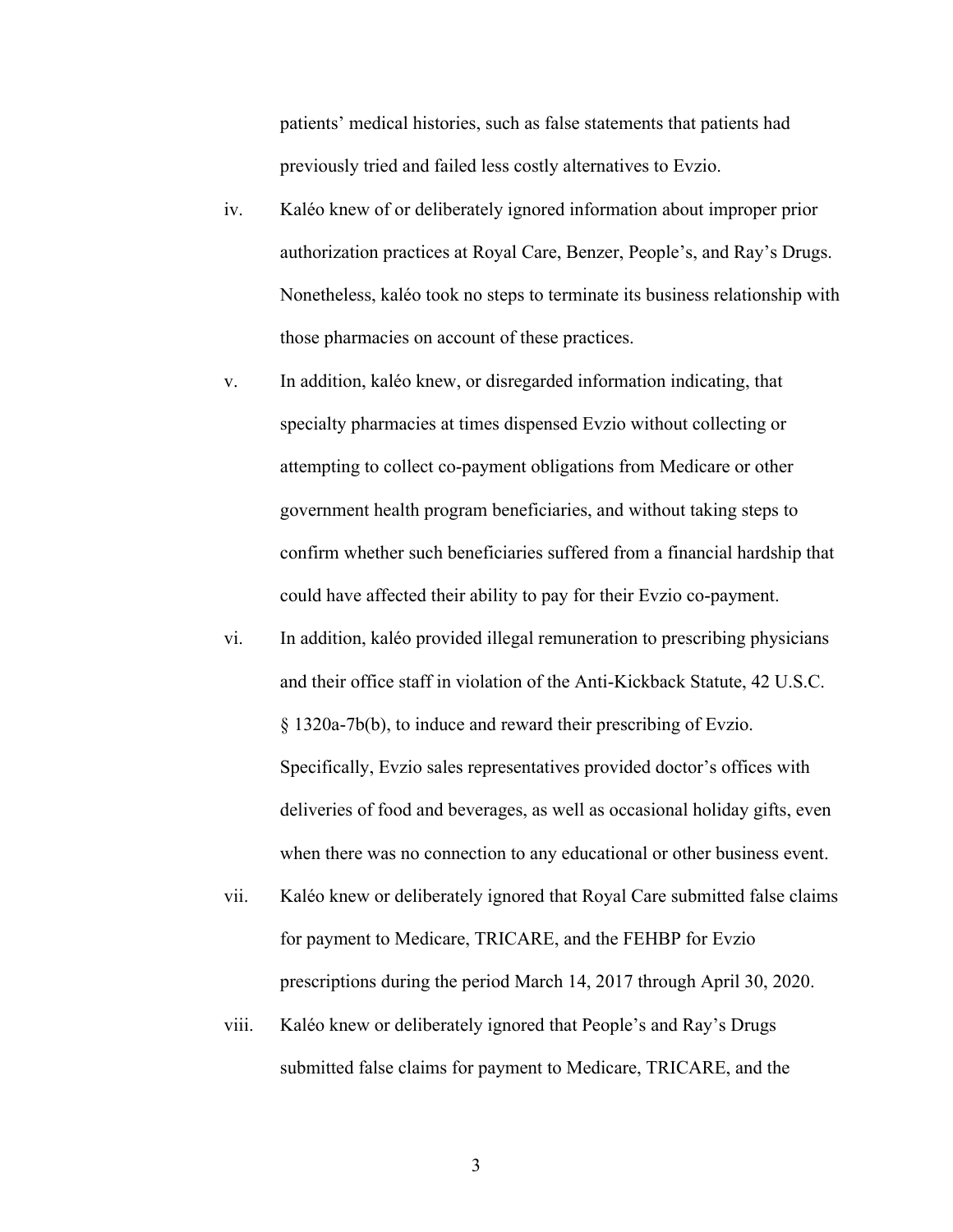FEHBP for Evzio prescriptions during the period August 8, 2017 through April 30, 2020.

ix. Kaléo obtained unjust enrichment for Evzio sales based on Benzer's submitting false claims for payment to Medicare, TRICARE, and the FEHBP during the period December 8, 2017 through April 30, 2020.

 The conduct described in this Paragraph E shall hereinafter be referred to as the "Covered Conduct."

 this Settlement Agreement and to Relator's reasonable expenses, attorneys' fees, and costs. Relator and kaléo have entered into a separate settlement agreement relative to Relator's claim for reasonable expenses, attorneys' fees, and costs. F. Relator claims entitlement under 31 U.S.C.  $\S 3730(d)$  to a share of the proceeds of

In consideration of the mutual promises and obligations of this Settlement Agreement, the Parties agree and covenant as follows:

#### TERMS AND CONDITIONS

 annual rate of 1.5% per annum from June 24, 2021, and continuing until and including the day of payment (the "Settlement Amount"). Kaléo shall pay the Settlement Amount no later than 10 days after the Effective Date of this Agreement by electronic funds transfer pursuant to written instructions to be provided by the United States. Of the Settlement Amount, \$7,309,385 is restitution to the United States. 1. Kaléo shall pay to the United States \$12,743,000, plus interest accruing at an

2. Conditioned upon the United States receiving the Settlement Amount and as soon as feasible after receipt, the United States shall pay the Relator by electronic funds transfer 20% of the Settlement Amount ("Relator's Share").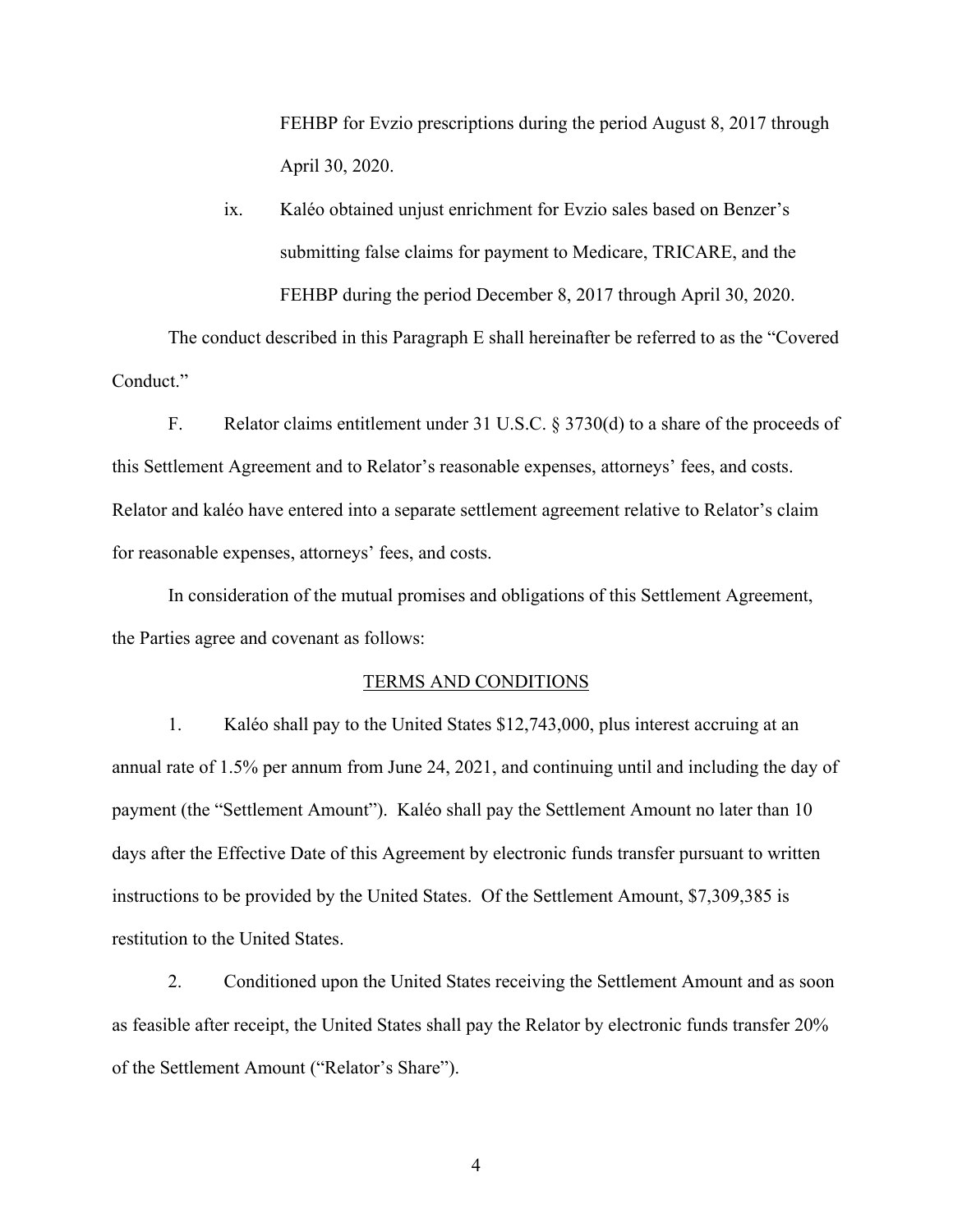upon the United States' receipt of the Settlement Amount under Paragraph 1, the United States releases kaléo from any civil or administrative monetary claim the United States has for the Penalties Law, 42 U.S.C. § 1320a-7a, the Program Fraud Civil Remedies Act, 31 U.S.C. §§ 3801-12, or the common law theories of payment by mistake, unjust enrichment, and fraud. 3. Subject to the exceptions in Paragraph 5 (concerning reserved claims) below, and Covered Conduct under the False Claims Act, 31 U.S.C. §§ 3729-33, the Civil Monetary

 collectively (collectively "Releasees"), from any and all claims Relator has on behalf of the 4. Subject to the exceptions in Paragraph 5 below, and upon the United States' receipt of the Settlement Amount due under Paragraph 1, Relator, for herself and for her heirs, successors, attorneys, agents, and assigns (collectively "Releasors"), releases kaléo and its current and former parent corporations or entities, partnerships, joint ventures, limited liability company owners, direct and indirect subsidiaries, brother or sister corporations, divisions, affiliates, current or former corporate owners, and the corporate successors and assigns of any of them, and their current and former officers, directors, employees, and agents, individually and United States under the False Claims Act, 31 U.S.C. §§ 3729-33 from the beginning of time through the Effective Date of this Agreement.

 any other term of this Agreement, the following claims and rights of the United States are specifically reserved and are not released: 5. Notwithstanding the releases given in Paragraphs 3 and 4 of this Agreement, or

- a. Any liability arising under Title 26, U.S. Code (Internal Revenue Code);
- b. Any criminal liability;
- c. Except as explicitly stated in this Agreement, any administrative liability or enforcement right, including mandatory or permissive exclusion from Federal health care programs;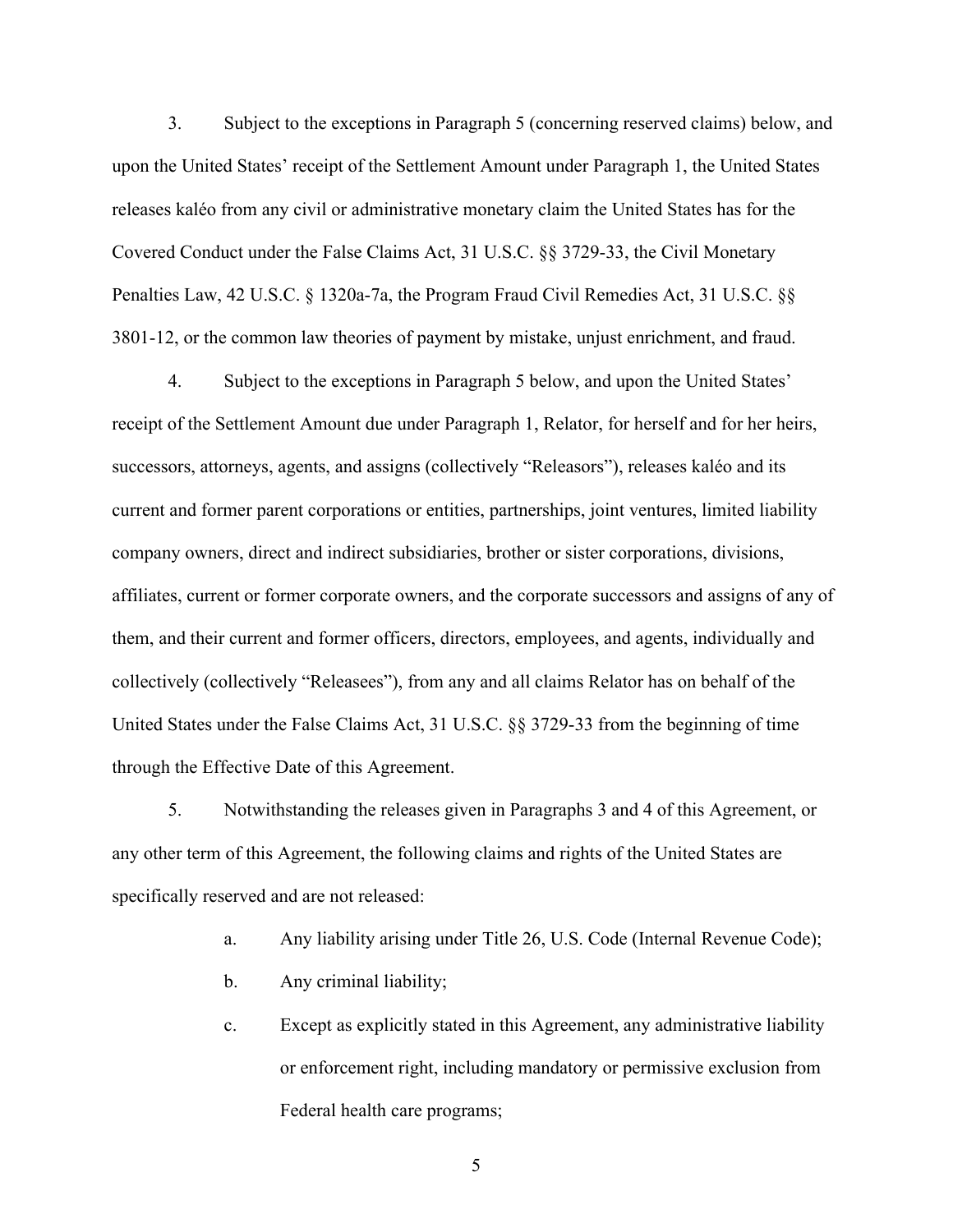- d. Any liability to the United States (or its agencies) for any conduct other than the Covered Conduct;
- e. Any liability based upon obligations created by this Agreement; f. Any liability of individuals;
- 
- g. Any liability for express or implied warranty claims or other claims for defective or deficient products or services, including quality of goods and services;
- h. Any liability for failure to deliver goods or services due; and
- i. Any liability for personal injury or property damage or for other consequential damages arising from the Covered Conduct.

 finally release, waive, and forever discharge the United States, its agencies, officers, agents, employees, and servants from any claims arising from the filing of the Civil Action or under 31 U.S.C. § 3730, and from any claims to a share of the proceeds of this Agreement and/or the 6. Relator and her heirs, successors, attorneys, agents, and assigns shall not object to this Agreement but agree and confirm that this Agreement is fair, adequate, and reasonable under all the circumstances, pursuant to 31 U.S.C. § 3730(c)(2)(B). Conditioned upon Relator's receipt of the Relator's Share, Relator and her heirs, successors, attorneys, agents, and assigns fully and Civil Action.

 this Agreement bars a remedy sought in such criminal prosecution or administrative action. 7. Kaléo waives and shall not assert any defenses kaléo may have to any criminal prosecution or administrative action relating to the Covered Conduct that may be based in whole or in part on a contention that, under the Double Jeopardy Clause in the Fifth Amendment of the Constitution, or under the Excessive Fines Clause in the Eighth Amendment of the Constitution,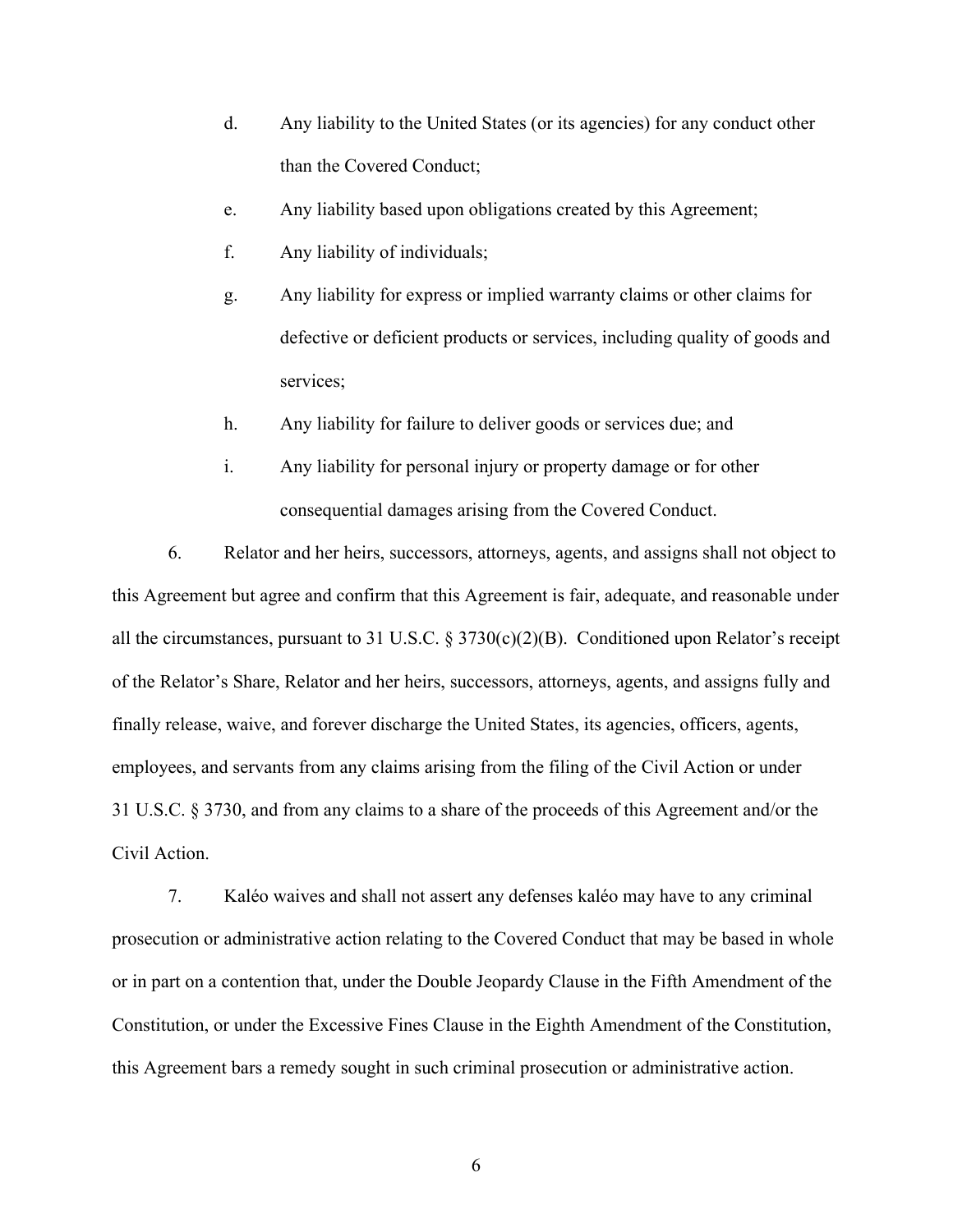employees, and servants from any claims (including for attorneys' fees, costs, and expenses of every kind and however denominated) that kaléo has asserted, could have asserted, or may assert related to the Covered Conduct or the United States' investigation or prosecution thereof. 8. Kaléo fully and finally release the United States, its agencies, officers, agents, in the future against the United States, its agencies, officers, agents, employees, and servants,

9. attorneys' fees, costs, and expenses of every kind and however denominated) that kaléo has asserted, could have asserted, or may assert in the future against the Relator related to the Civil Action and the Relator's investigation and prosecution thereof. 9. Kaléo fully and finally releases the Relator from any claims (including for

 Administrative Contractor, fiscal intermediary, carrier) or any state payer, related to the Covered Conduct; and kaléo agrees not to resubmit to any Medicare contractor or any state payer any 10. The Settlement Amount shall not be decreased as a result of the denial of claims for payment now being withheld from payment by any Medicare contractor (e.g., Medicare previously denied claims related to the Covered Conduct, agree not to appeal any such denials of claims, and agree to withdraw any such pending appeals.

11. Kaléo agrees to the following:

 program directives promulgated thereunder) incurred by or on behalf of kaléo, its present or former officers, directors, employees, shareholders, and agents in connection with:<br>(1) the matters covered by this Agreement; a. Unallowable Costs Defined: All costs (as defined in the Federal Acquisition Regulation, 48 C.F.R. § 31.205-47; and in Titles XVIII and XIX of the Social Security Act, 42 U.S.C. §§ 1395-1395lll and 1396-1396w-5; and the regulations and official

- 
- matters covered by this Agreement; (2) the United States' audit(s) and civil and criminal investigation(s) of the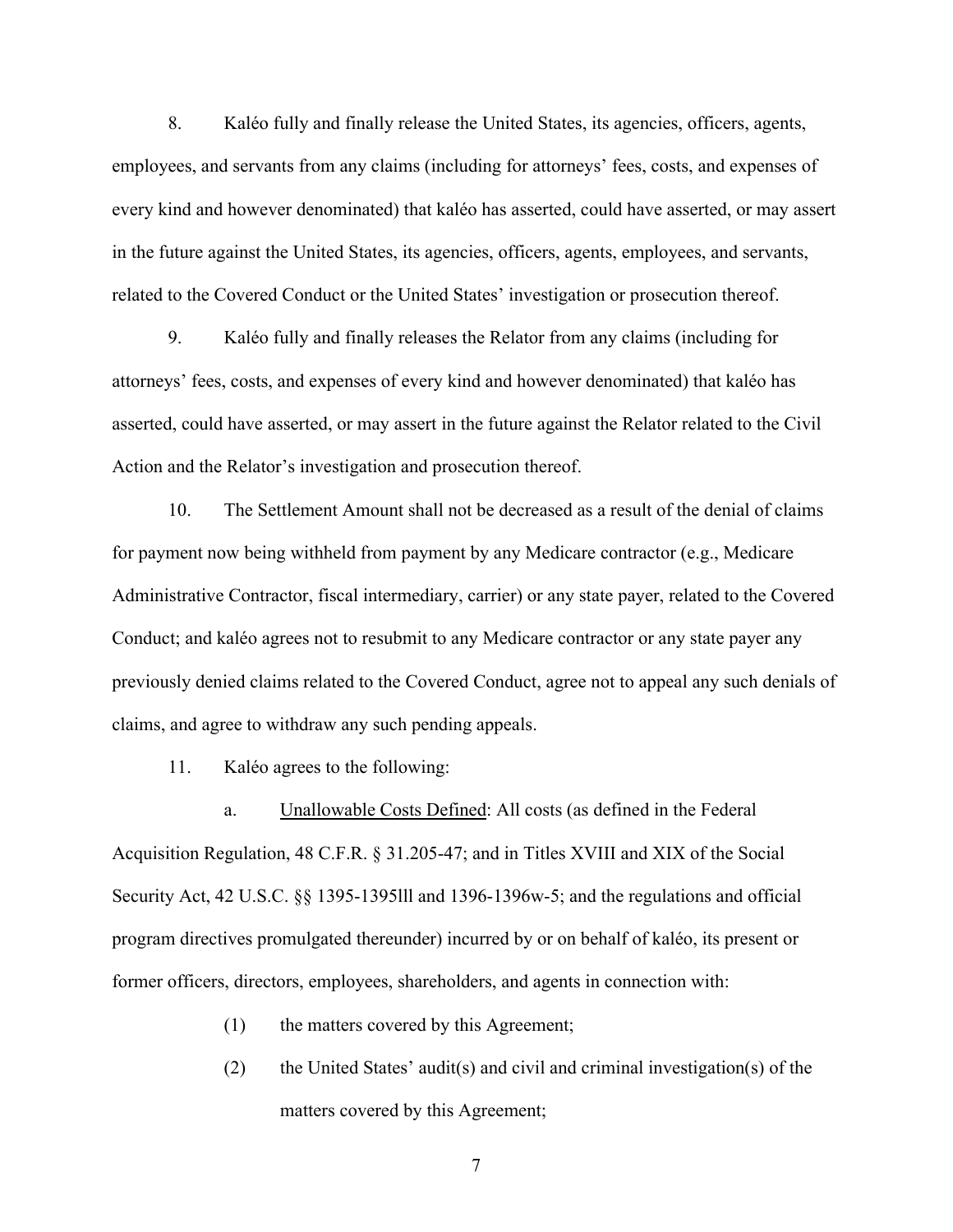- (including attorneys' fees); (3) kaléo's investigation, defense, and corrective actions undertaken in response to the United States' audit(s) and civil and criminal investigation(s) in connection with the matters covered by this Agreement
- (4) the negotiation and performance of this Agreement; and
- (5) the payment kaléo makes to the United States pursuant to this Agreement and any payments that kaléo may make to Relator, including costs and attorneys' fees

are unallowable costs for government contracting purposes and under the Medicare Program, Medicaid Program, TRICARE Program, and Federal Employees Health Benefits Program (FEHBP) (hereinafter referred to as "Unallowable Costs").

 information statement, or payment request submitted by kaléo or any of its subsidiaries or affiliates to the Medicare, Medicaid, TRICARE, or FEHBP Programs. b. Future Treatment of Unallowable Costs: Unallowable Costs shall be separately determined and accounted for by kaléo, and kaléo shall not charge such Unallowable Costs directly or indirectly to any contracts with the United States or any State Medicaid program, or seek payment for such Unallowable Costs through any cost report, cost statement,

 further agrees that within 90 days of the Effective Date of this Agreement it shall identify to c. Treatment of Unallowable Costs Previously Submitted for Payment: kaléo applicable Medicare and TRICARE fiscal intermediaries, carriers, and/or contractors, and Medicaid and FEHBP fiscal agents, any Unallowable Costs (as defined in this paragraph) included in payments previously sought from the United States, or any State Medicaid program, including, but not limited to, payments sought in any cost reports, cost statements, information reports, or payment requests already submitted by kaléo or any of its subsidiaries or affiliates,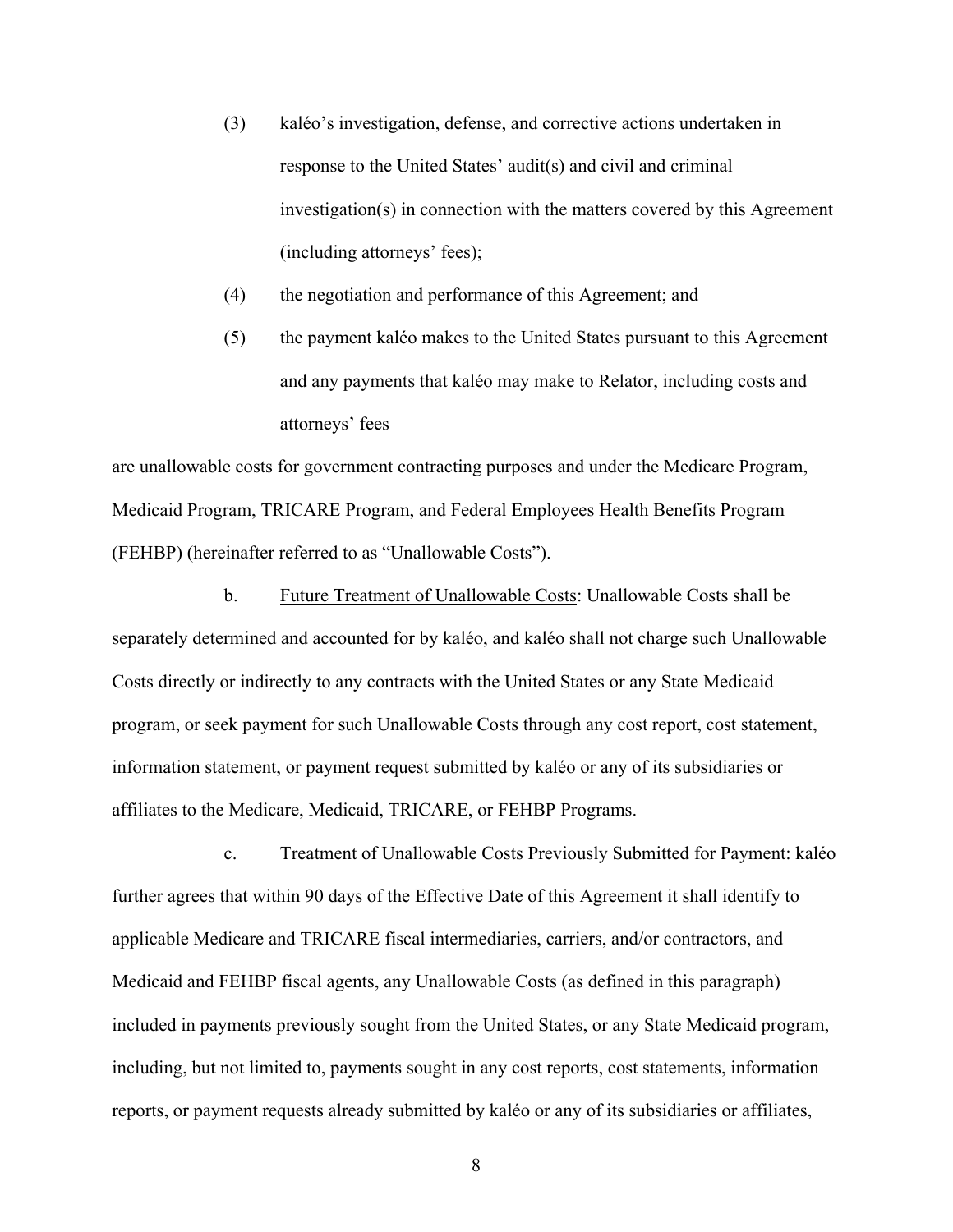payment requests, even if already settled, be adjusted to account for the effect of the inclusion of and shall request, and agree, that such cost reports, cost statements, information reports, or the Unallowable Costs. Kaléo agrees that the United States, at a minimum, shall be entitled to recoup from kaléo any overpayment plus applicable interest and penalties as a result of the inclusion of such Unallowable Costs on previously-submitted cost reports, information reports, cost statements, or requests for payment.

 United States reserves its rights to disagree with any calculations submitted by kaléo or any of its subsidiaries or affiliates on the effect of inclusion of Unallowable Costs (as defined in this Any payments due after the adjustments have been made shall be paid to the United States pursuant to the direction of the Department of Justice and/or the affected agencies. The paragraph) on kaléo's or any of its subsidiaries or affiliates' cost reports, cost statements, or information reports.

 United States to audit, examine, or re-examine kaléo's books and records to determine that no Unallowable Costs have been claimed in accordance with the provisions of this paragraph. d. Nothing in this Agreement shall constitute a waiver of the rights of the

 kaléo shall encourage, and agree not to impair, the cooperation of its directors, officers, and employees, and shall use its best efforts to make available, and encourage, the cooperation of interviews, and records in its possession, custody, or control concerning any investigation of the Covered Conduct that it has undertaken, or that has been performed by another on kaléo's behalf. 12. Kaléo agrees to cooperate fully and truthfully with the United States' investigation of individuals and entities not released in this Agreement. Upon reasonable notice, former directors, officers, and employees for interviews and testimony, consistent with the rights and privileges of such individuals. Kaléo further agrees to furnish to the United States, upon request, complete and unredacted copies of all non-privileged documents, reports, memoranda of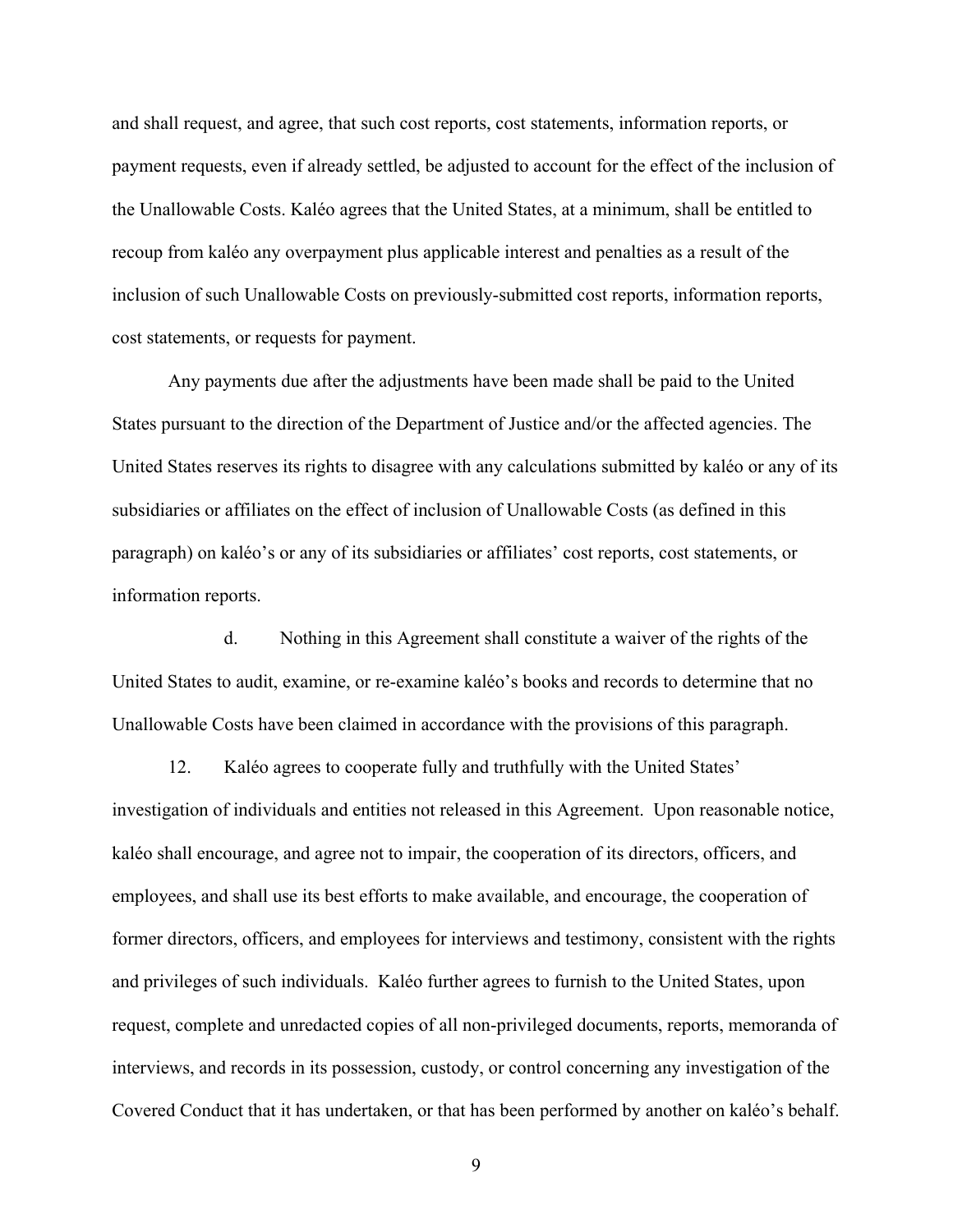13. This Agreement is intended to be for the benefit of the Parties only. The Parties do not release any claims against any other person or entity, except to the extent provided for in Paragraph 14 (waiver for beneficiaries paragraph), below.

14. Kaléo agrees that it waives and shall not seek payment for any of the health care billings covered by this Agreement from any health care beneficiaries or their parents, sponsors, legally responsible individuals, or third-party payors based upon the claims defined as Covered Conduct.

15. Upon receipt of the settlement payment described in Paragraph 1, the Parties shall promptly sign and file in the Civil Action a Joint Stipulation of Dismissal of the Civil Action as to kaléo pursuant to Rule 41(a)(1). The dismissal shall be with prejudice to the United States and the Relator as to the Covered Conduct, and with prejudice to the Relator and without prejudice to the United States as to all other claims against kaléo.

16. Each Party shall bear its own legal and other costs incurred in connection with this matter, including the preparation and performance of this Agreement, with the exception of the Relator's right to attorneys' fees, expenses, and costs pursuant to 31 U.S.C. § 3730(d).

17. Each party and signatory to this Agreement represents that it freely and voluntarily enters into this Agreement without any degree of duress or compulsion.

 Agreement shall be deemed to have been drafted by all Parties to this Agreement and shall not, 18. This Agreement is governed by the laws of the United States. The exclusive jurisdiction and venue for any dispute relating to this Agreement is the United States District Court for the District of Massachusetts. For purposes of construing this Agreement, this therefore, be construed against any Party for that reason in any subsequent dispute.

19. This Agreement constitutes the complete agreement between the Parties. This Agreement may not be amended except by written consent of the Parties.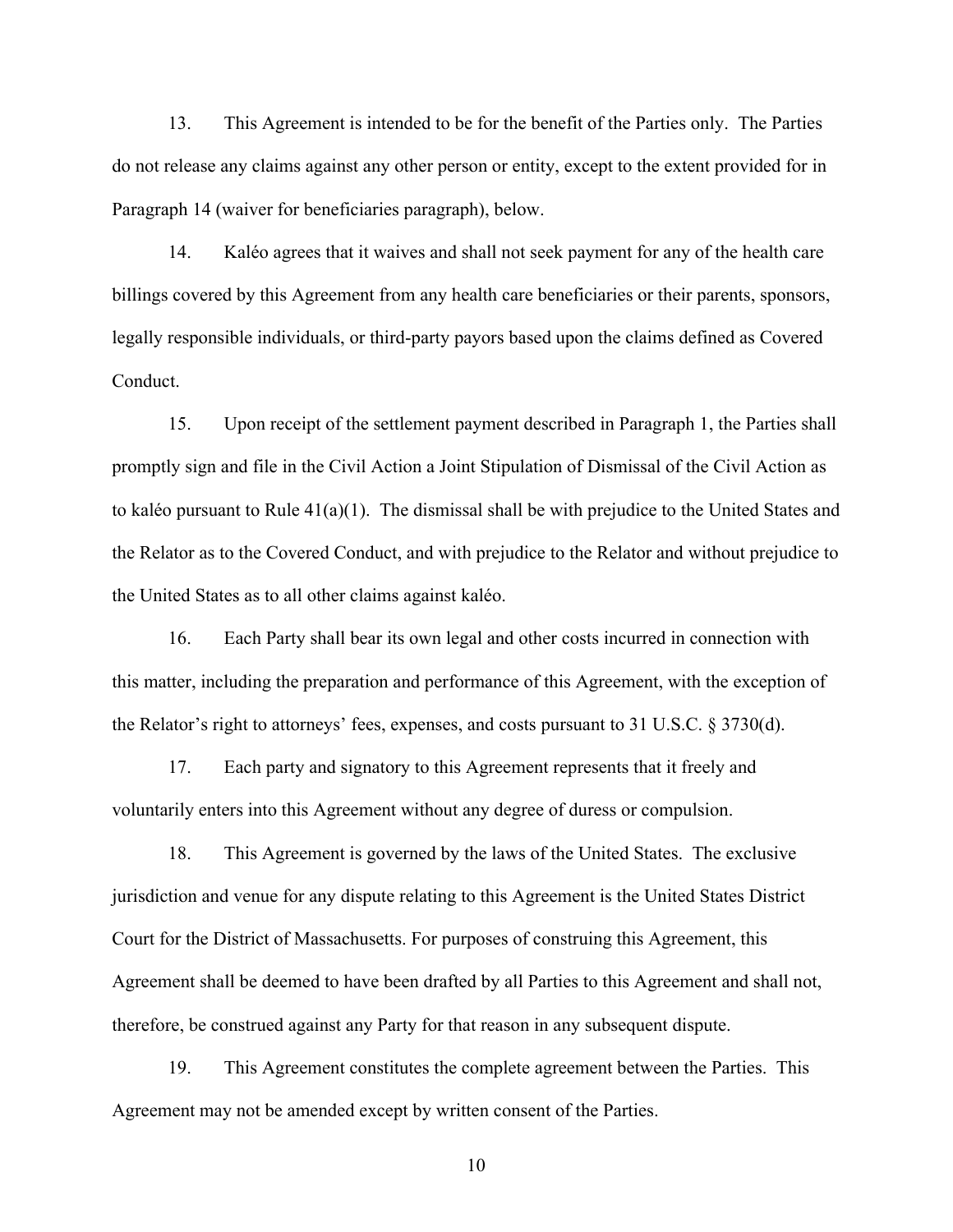execute this Agreement on behalf of the persons and entities indicated below. 20. The undersigned counsel represent and warrant that they are fully authorized to

 original and all of which constitute one and the same Agreement. 21. This Agreement may be executed in counterparts, each of which constitutes an

22. This Agreement is binding on kaléo's successors, transferees, heirs, and assigns.

23. This Agreement is binding on Relator's successors, transferees, heirs, and assigns.

24. All Parties consent to the United States' disclosure of this Agreement, and information about this Agreement, to the public.

 signatures shall constitute acceptable, binding signatures for purposes of this Agreement. 25. This Agreement is effective on the date of signature of the last signatory to the Agreement ("Effective Date" of this Agreement). Facsimiles and electronic transmissions of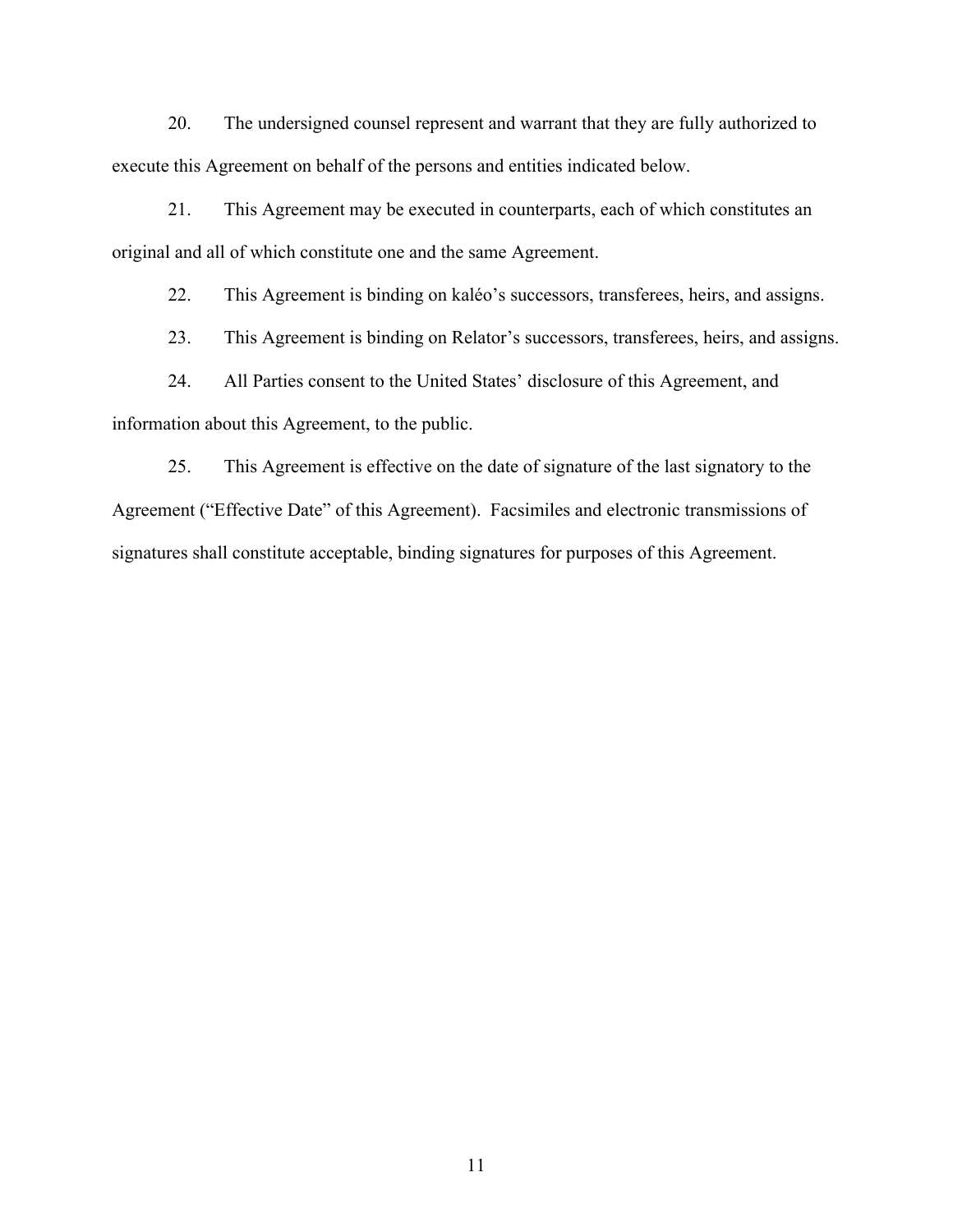## THE UNITED STATES OF AMERICA

DATED: 1192021

BY: DAVID J. DERUSHA

**ABRAHAM R. GEORGE Assistant United States Attorneys** United States Attorney's Office District of Massachusetts

BY: DATED:

SARAH ARNI Digitally signed by SARAH ARNI

**SARAH M. ARNI Trial Attorney** Commercial Litigation Branch Civil Division United States Department of Justice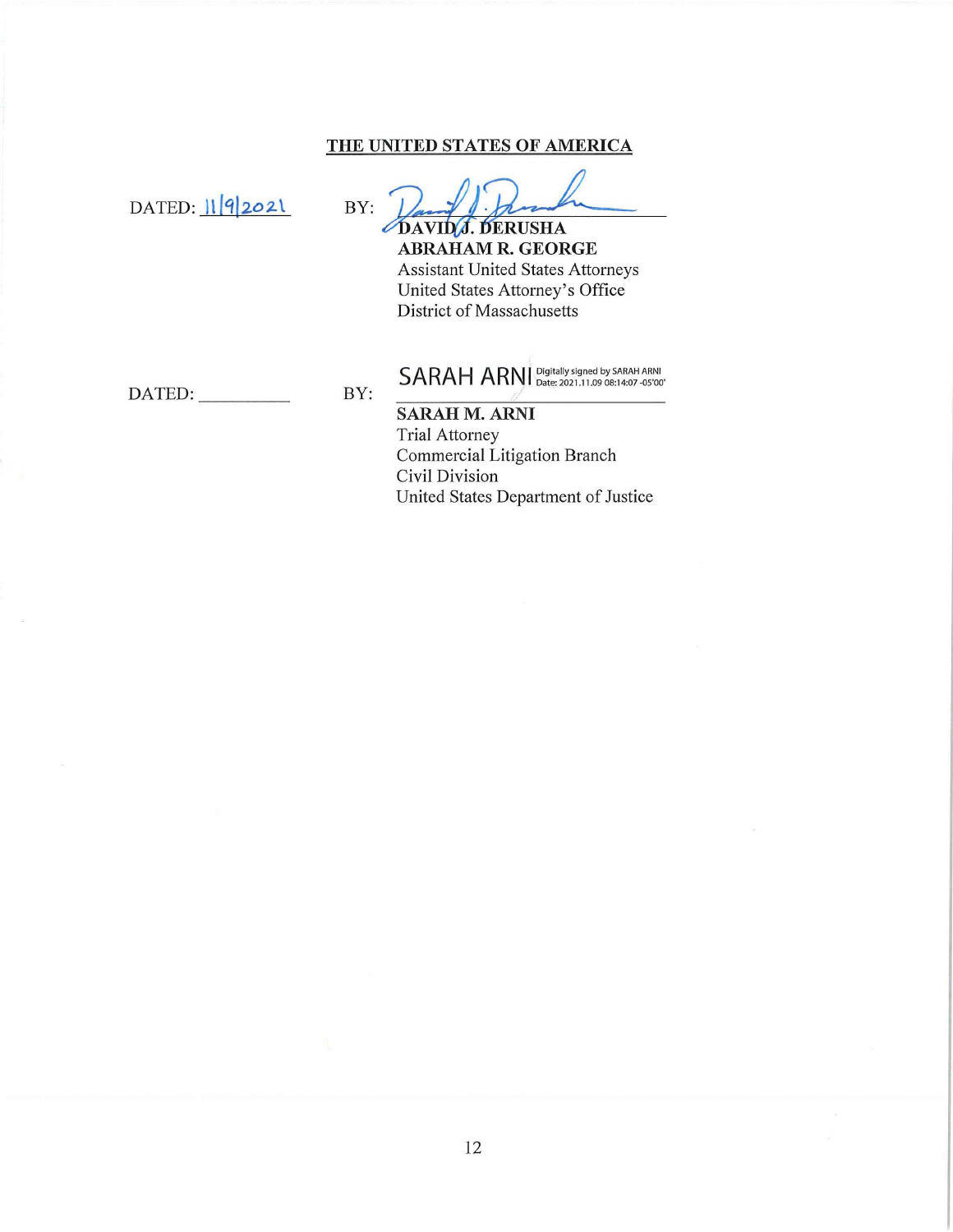# KALEO, INC.

DATED:  $1/5/2$ 

BY: ose

JAY MOORE<br>General Counsel<br>Kaleo, Inc.

DATED:  $11/5/21$ 

 $\bar{X}$ 

 $BY:$ 

JONATHAN M. PHILLIPS<br>Gibson, Dunn & Crutcher LLP<br>Counsel for Kaleo, Inc.